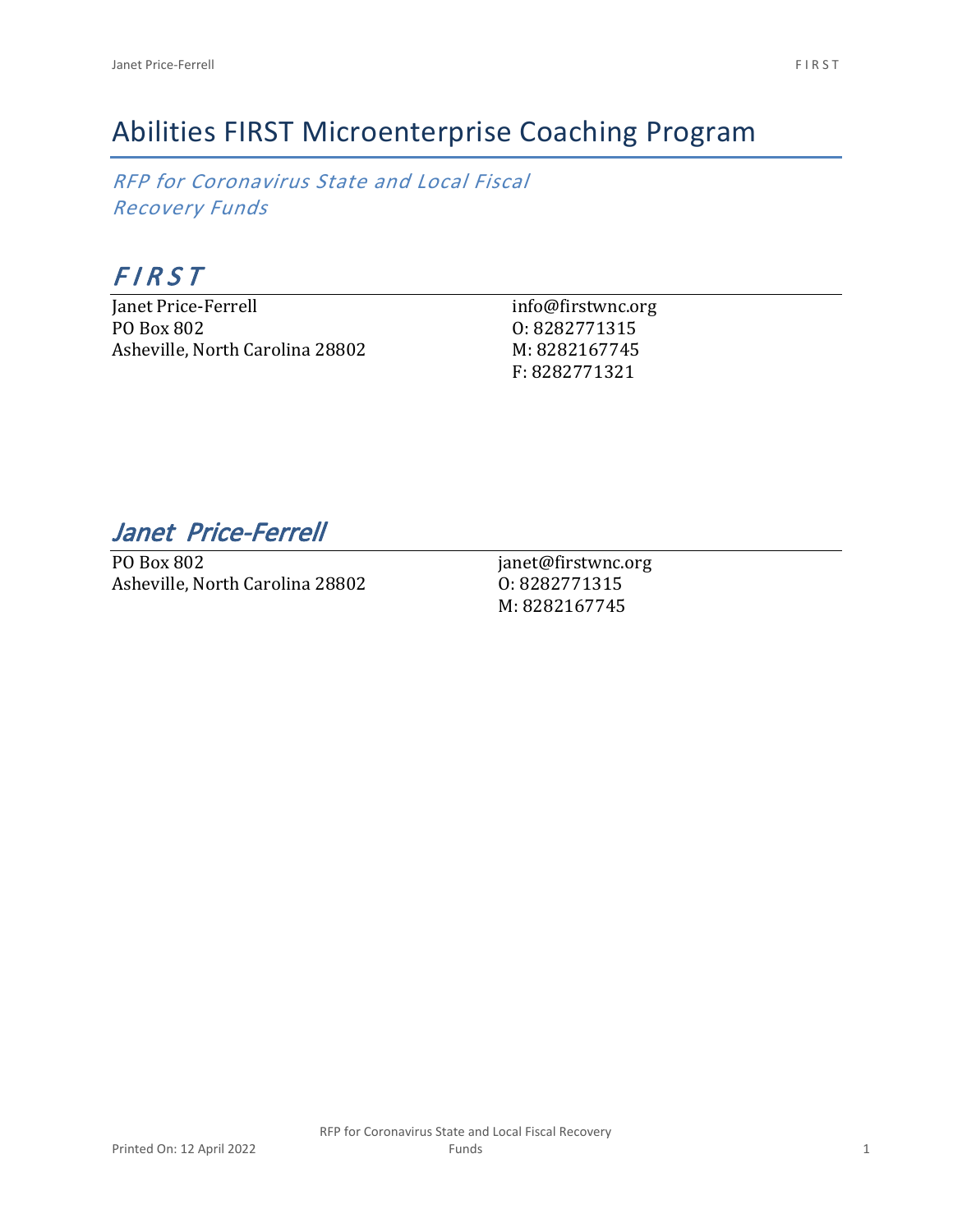# Application Form

## *Question Group*

Buncombe County requests proposals for projects to help the community recover from and respond to COVID-19 and its negative economic impacts.

Buncombe County has been awarded \$50,733,290 in Coronavirus State and Local Fiscal Recovery Funds (Recovery Funding), as part of the American Rescue Plan Act. To date, Buncombe County has awarded projects totaling \$23,093,499, leaving a balance of \$27,639,791 available to award.

Visit [http://www.buncombecounty.org/recoveryfundinghttp://www.buncombecounty.org/recoveryfundingwww.b](http://www.buncombecounty.org/recoveryfunding) [uncombecounty.org/recoveryfundinghttp://www.buncombecounty.org/recoveryfundinghttp://www.buncombeco](http://www.buncombecounty.org/recoveryfunding) [unty.org/recoveryfundinghttp://www.buncombecounty.org/recoveryfundinghttp://www.buncombecounty.org/re](http://www.buncombecounty.org/recoveryfunding) [coveryfunding](http://www.buncombecounty.org/recoveryfunding) for details.

This infusion of federal resources is intended to help turn the tide on the pandemic, address its economic fallout, and lay the foundation for a strong and equitable recovery.

Buncombe County is committed to investing these funds in projects that:

- Align to county strategic plan and community priorities
- Support equitable outcomes for most impacted populations
- Leverage and align with other governmental funding sources
- Make best use of this one-time infusion of resources
- Have a lasting impact

Proposals shall be submitted in accordance with the terms and conditions of this RFP and any addenda issued hereto.

Click [here](https://www.buncombecounty.org/common/purchasing/Buncombe%20Recovery%20Funding%20RFP%202022.pdf) for the full terms and conditions of the RFP

#### **Organization Type\***

Nonprofit

#### **Nonprofit documentation**

If nonprofit, attach IRS Determination Letter or other proof of nonprofit status.

updated 501c3 letter Jan 2021.pdf

#### **Name of Project.\***

Abilities FIRST Microenterprise Coaching Program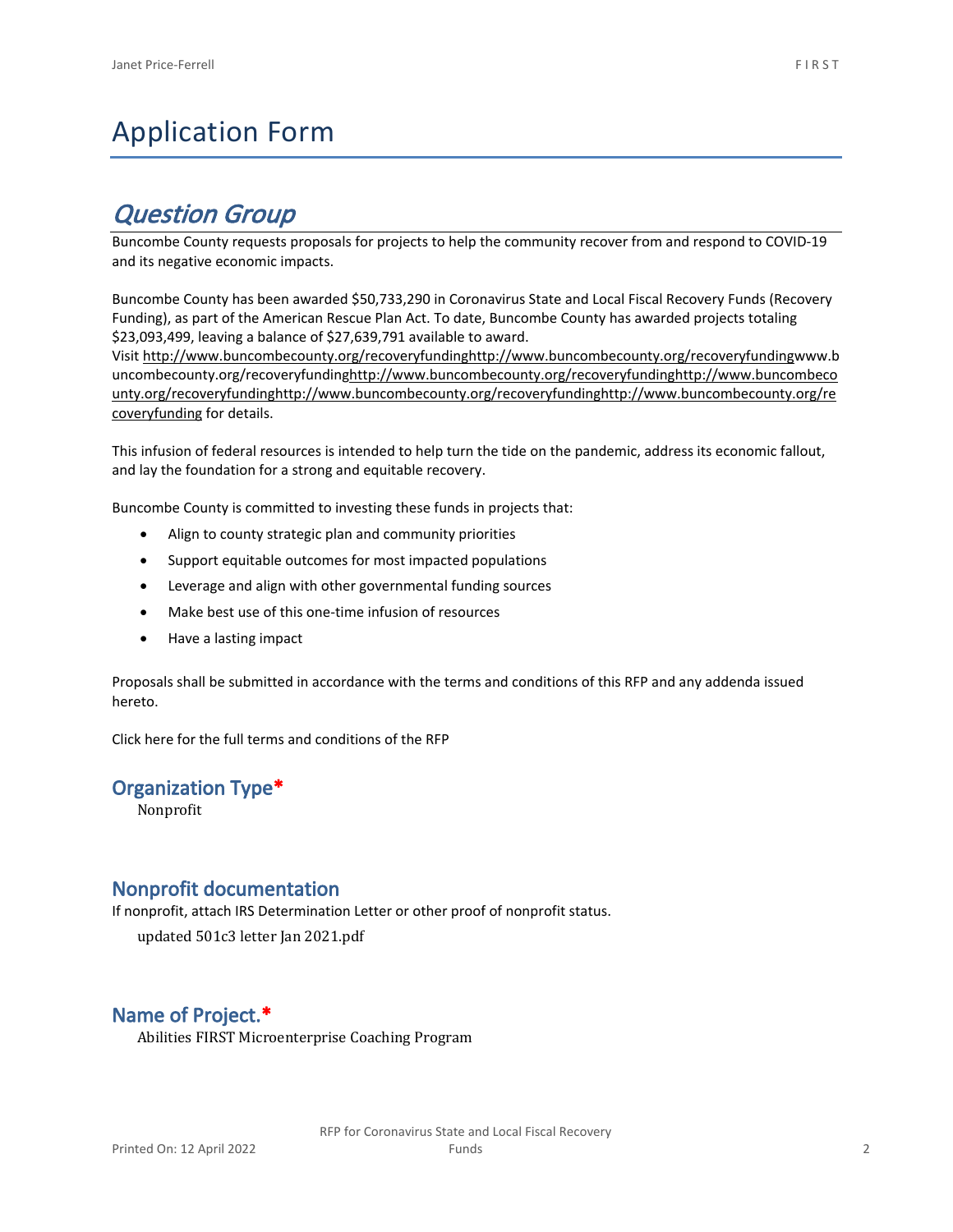#### **New/Updated Proposal\***

Is this a new project proposal or an updated version of a proposal submitted during the earlier (July 2021) Recovery Funding RFP?

New project proposal

#### **Amount of Funds Requested\***

\$40,825.00

#### **Category\***

Please select one:

- Affordable Housing
- Aging/Older Adults
- Business Support/Economic Development
- Environmental/Climate
- Homelessness
- K-12 Education
- Infrastructure and/or Broadband
- Mental Health/Substance Use
- NC Pre-K Expansion
- Workforce

Business Support/Economic Development

#### **Brief Project Description\***

Provide a short summary of your proposed project.

Abilities FIRST is a coaching program to support persons with intellectual or developmental disabilities (IDD) to create a microenterprise or self-employment opportunity. A microenterprise is defined as a business operating on a very small scale, one with a sole proprietor and fewer than six employees. Many people define themselves by their job, but only 19 % of persons with disabilities are employed as reported by US Dept. of Labor. Microenterprises are emerging as an employment option for people with IDD, including those who have the highest support needs. While some microenterprises have been created for persons with disabilities, they are usually limited to persons with parents who have the business ideas and the ability to support the idea financially and the person with the day to day tasks. Abilities FIRST will assist persons with IDD to create and run their own business to be viable without relying solely on the parent or one person such as a direct support person.

#### **Project Plan\***

Explain how the project will be structured and implemented, including timeframe.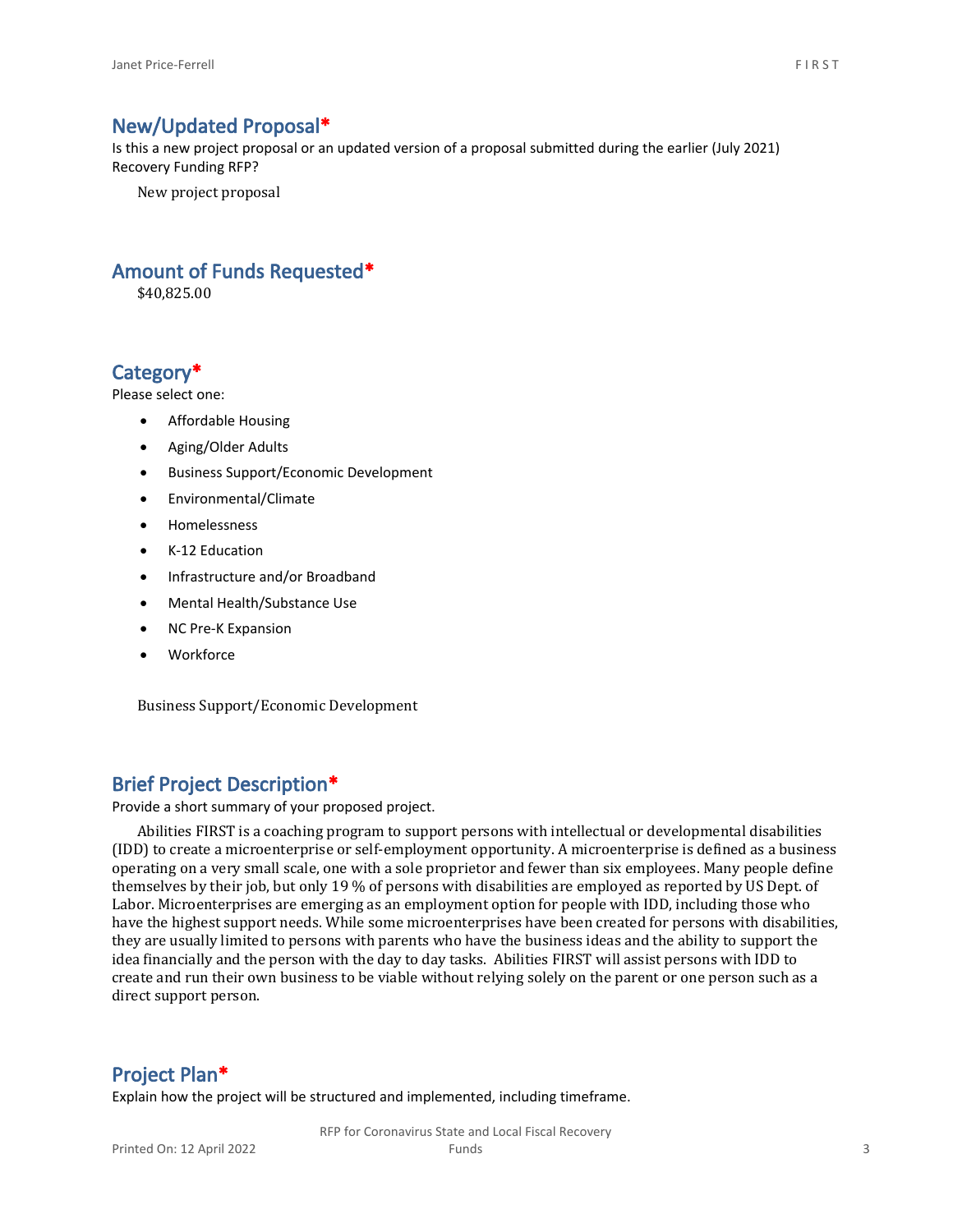- 1. Business Plan created including a Work Plan with daily tasks and matrix for measuring success.
- 2. Startup funding.
- 3. Tools or resources to support the microenterprises owners.

Abilities FIRST will have staff with a background supporting persons with IDD and microenterprise model. Additional knowledge is required to ensure success for individuals with IDD including an understanding of SSI/SSDI benefits and their limits, Innovation Waiver and Medicaid rules, Small Business Administration and funding opportunities. Their job will be to connect with the various community organizations including but not limited to Vaya Health, Arc of North Carolina, Arc of Buncombe County, and Autism Society of North Carolina to identify individuals to would be interested in becoming a business owner.

Once identified, staff will work to determine a business idea with a feasibility assessment before completing a business plan. Person-centered business planning will be beneficial to determine the reasonableness of the business. Also part of the business plan will be a Work Plan to outline the tasks needed to support the business and identify who will complete those tasks. The Work Plan will be a living document, a day to day tool used by the individual and their support team (paid or unpaid) to accomplish the tasks to support the microenterprise. Many business plans do not include this component which is critical for person with IDD to maintain the completion of tasks. The Work Plan is the component that will help to create a business that is sustainable with the changes that come in the life of a person with IDD. Natural supports age and new direct care workers are hired. The business plan will also include a matrix to be used to evaluate the success of the business. The team can use that matrix to tweak parts of the Work Plan to continue to improve outcomes.

Abilities FIRST will use some of the funds from this proposal to support the new business owners with up to \$1,000 in startup costs. We do estimate that most microenterprises may only need \$500 or less which is what we included in our budget proposal. We will also support them accessing other funds such as SBA loans, Coop, and Vocational Rehabilitative Services funds.

The last component of this business plan will offer resources to the business owners such as a common online page (i.e. Etsy) and coordinating community events for booths for our Abilities FIRST business owners. By offering these tools for the businesses, it will decrease some costs and overhead expenses as well as create a community for the business owners to work together such a manning booths and sharing ideas or bundling common services or products. Our program will connect with them individually on a monthly basis. At these monthly check in there will be time to evaluate for changes in Work Plan, or updating it with new ideas, or to address new issues.

#### **Statement of Need\***

Describe the need that this project will address. Include data to demonstrate the need, and cite the source of the data.

At FIRST we believe the concept of a good life means that every person:

- Knows the loving support of nearby family and friends;
- Contributes to, and participates in, a caring and inclusive community;
- Is respected and empowered to make choices;
- Lives in a place they call home;
- Enjoys a meaningful and financially secure life; and
- Has a well-planned future, enabling their family to have peace of mind.

Everyone includes persons with IDD. Most adults define themselves by their jobs. But with more than 80% of adults with disabilities unemployed the concept of a meaningful day is limited.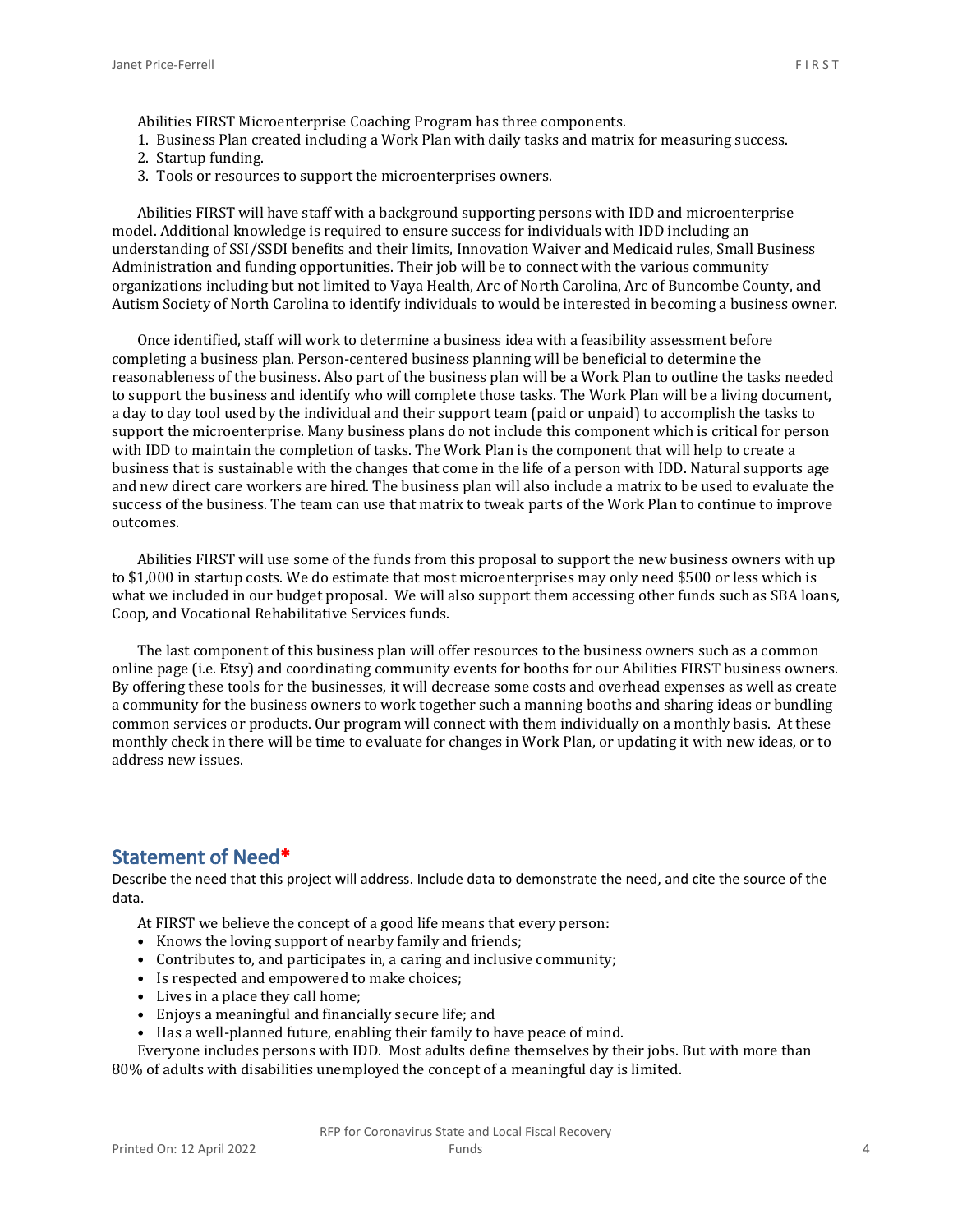In 2021, 19.1 percent of persons with a disability were employed, up from 17.9 percent in 2020, the Bureau of Labor Statistics reported. Many companies are finding good employees in persons with disabilities but still over 80% are not employed. News Release Feb 24, 2022, Bureau of Labor Statistics, US Department of Labor. Employment for persons with IDD specifically is not tracked but is definitely lower. Abilities FIRST will give a person with IDD a meaningful day, connections to community, and income to support them to buy the everyday items many take for granted.

#### **Link to COVID-19\***

Identify a health or economic harm resulting from or exacerbated by the public health emergency, describe the nature and extent of that harm, and explain how the use of this funding would address such harm.

Persons with IDD were impacted more than persons of the same age without disabilities by COVID, the shut downs, and limited services that resulted. The unemployment of persons with disabilities is higher than that of persons without disabilities. Having a meaningful day is important to everyone, even persons with IDD. Creating a meaningful day for a person with IDD was even more challenging during COVID. All community programs were shut down, events were cancelled, and jobs were limited due to COVID protocols.

During COVID-19, many individuals left their jobs and started their dream jobs, but persons with IDD were not part of this movement. With limited financial resources of persons with IDD and their families, low expectations of them, and society's lack of understanding and even pity, persons with IDD are not introduced to microenterprises. Some persons with IDD may have worked in sheltered workshops or crafts classes in school where they might have "sold" their wares but these type of endeavors were mostly charity. This does not create a meaningful day or the pride that a microenterprise creates with a person interests in mind. A microenterprise creates community connections, pride in a job well done and income. A person with IDD will not have to rely on others to for meaning and have satisfaction of a job well done.

#### **Population Served\***

Define the population to be served by this project, including volume and demographic characteristics of those served.

Abilities FIRST staff will work with at least 10 persons with IDD in Buncombe County to plan and open a business designed with them. NCDHHS uses the federal definitions and defined among the national groups, consistent with the clinically-determined criteria:

"Intellectual disability" is a disability characterized by significant limitations both in intellectual functioning (reasoning, learning, problem solving) and in adaptive behavior, which covers a range of everyday social and practical skills. This disability originates before the age of 18. The term intellectual disability covers the same population of individuals who were diagnosed previously with mental retardation in number, kind, level, type, duration of disability, and the need for individualized services and supports.

"Developmental disability" is defined as severe, chronic disability attributed to a mental/cognitive or physical impairment or combination of mental and physical impairments diagnosed or that become obvious before the age of 22. Likely to continue indefinitely and limits the individual in 3 or more of the following areas: Self-care, Receptive and expressive language, Learning, Mobility, Self-direction, Capacity for independent living, and Economic self-sufficiency.

Many of the individuals we will serve could not work a "job" in the community due to their medical needs on top of their cognitive needs. Most do not have the stamina to work but short parts of the day. They will most likely have services through the Innovations Waiver or be on the waitlist. With Innovation Waiver services the individual with IDD will have access to the direct support staff to help the individual complete the tasks needed to run their business including creating of a product or service, distributing a product or service, or helping with the administrative side of the business. Abilities FIRST will be the coach/consultant to give the individual the tools and resources to create a viable business.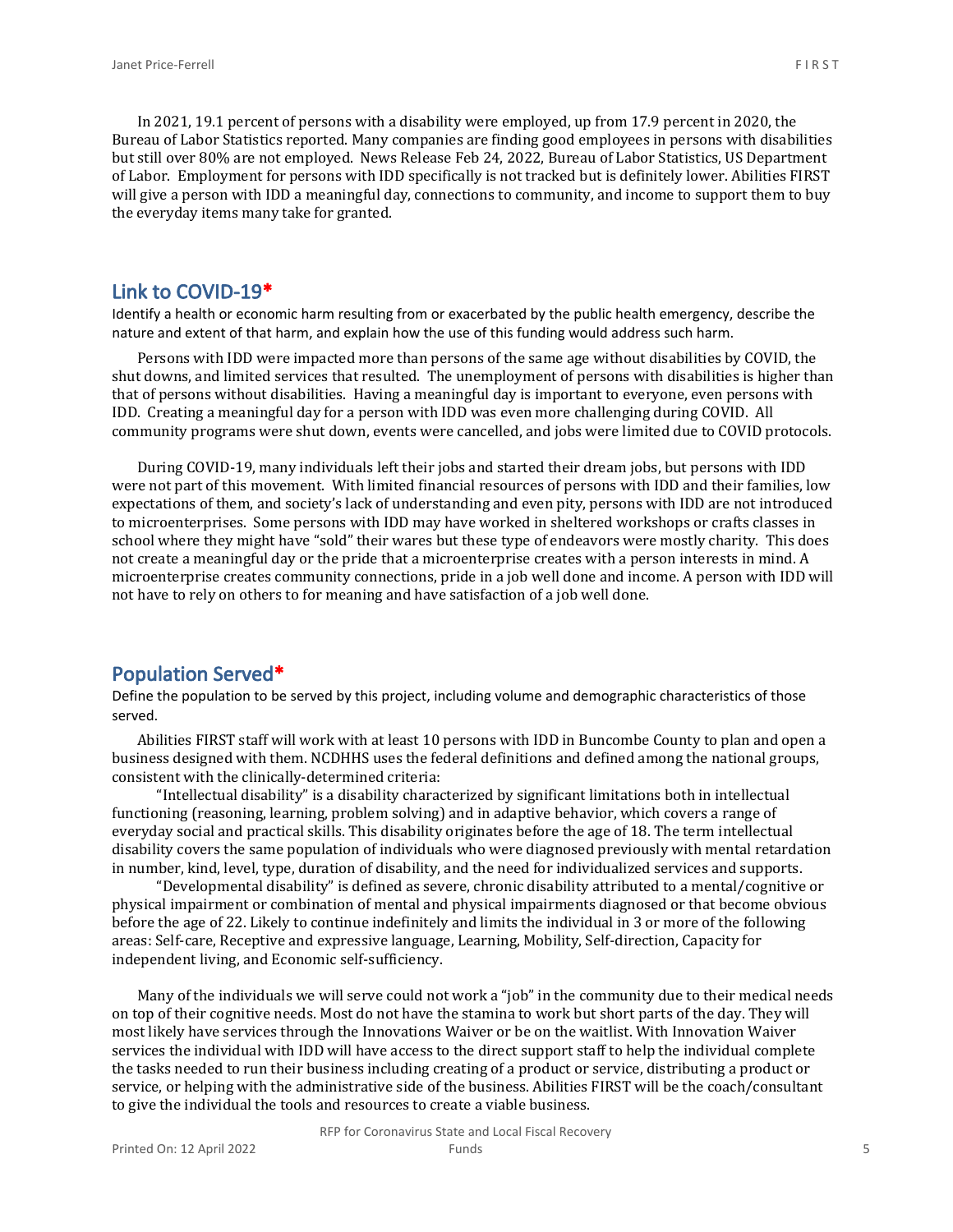Describe the proposed impact of the project. List at least 3 performance measures that will be tracked and reported. If possible, include baselines and goals for each performance measure.

The goal of Abilities FIRST is to give persons with IDD an opportunity to have a vocation that they will enjoy for a lifetime. This opportunity will improve their quality of life along with creating a business that is a viable by supporting the needs of the individual. With the support of this funding 10 microenterprise owners with IDD will have the resources and tools to run a viable business that meets their needs.

• 10 new microenterprises will have business plans including living Work Plans designed for a person with intellectual disabilities.

• 10 microenterprise business owners with intellectual disabilities will have the startup funds needed to open their business.

• 10 microenterprises will follow the businesses plan and living Work Plan, including the marketing plans and financial plan over the year of funding.

#### **Evaluation\***

Describe the data collection, analysis, and quality assurance measures you will use to assure ongoing, effective tracking of contract requirements and outcomes.

Abilities FIRST staff will collect data on the individuals, their business including successes and failures. Our team will connect monthly, once the business is open with the business owner and their support team to check in, support the person in evaluating the business progress or success. The Business Plan, Work Plan and Matrix will be reviewed to keep them current.

The use of the grant funds for startup costs will be tracked and all resources such as online selling platforms or festivals will be documented and evaluated for success. We will use the evaluation to create better supports and businesses for persons with intellectual disabilities.

#### **Equity Impact\***

How will this effort help build toward a just, equitable, and sustainable COVID-19 recovery? How are the root causes and/or disproportionate impacts of inequities addressed?

Persons with IDD identify with all races and all socioeconomic levels at birth but once adults, the majority of persons with IDD live well below poverty level. Currently a person with SSI receives \$841 per month to live on their own in the community or in a group setting. Those living in settings that are not their own like a group home or living with family are required to turn over their monthly check and may only have access to \$68 per month for personal items such as clothes, personal items and activities. A person receiving a SSI or SSDI check can work and continue to receive their checks when their earnings are below a certain amount, currently \$794 per month. While this would mean a person could have \$19,620 per year to live on which is over the poverty level of \$12,800 per year. With the cost of living and a living wage requirement \$17.70 in Buncombe County, persons with intellectual disabilities are living below poverty unless their families are subsidizing them.

In Buncombe County, the 2020 census data shows there are 8,952 persons with cognitive disabilities between the age of 18 to 64 years which is 5.7% of the population and those between the age of 18 and 34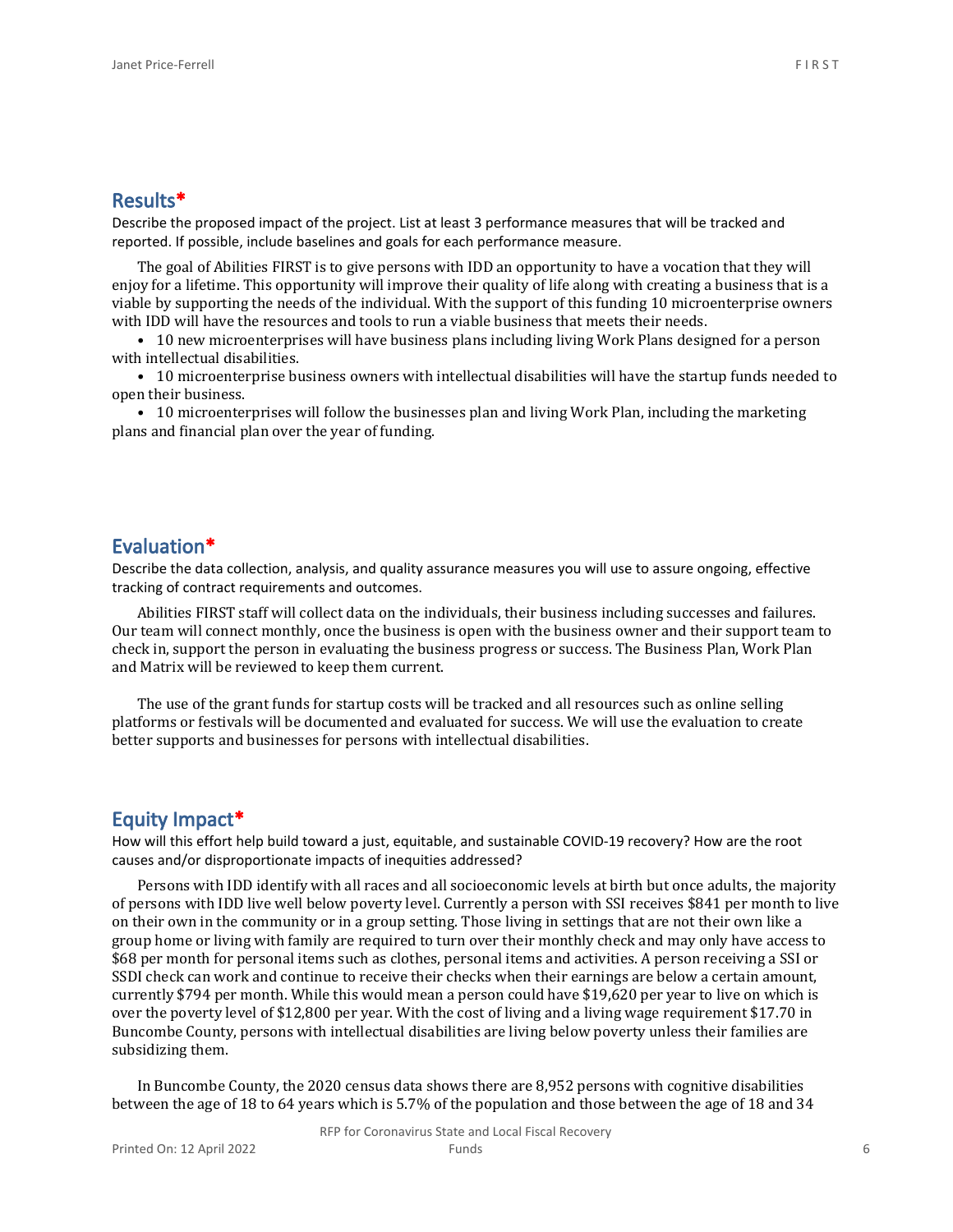years is 2,491 or 4.5% of the population. In data pulled in 2020 from Vaya Health who serves persons with IDD in a 22 county region, it shows that 29% are living in Buncombe County and over 75% of those served are between the ages of 22 to 64. Since the data is for the whole catchment area the diversity is not limited to Buncombe County but shows that 3% are Latinx and 7% are Black. Research shows that persons with disabilities that are Black are 20% less likely to be employed. With this funding, Abilities FIRST will engage at least 20% of the persons we serve to be persons of color.

### **Project Partners\***

Identify any subcontractors you intend to use for the proposed scope of work. For each subcontractor listed, indicate:

1.) What products and/or services are to be supplied by that subcontractor and;

2.) What percentage of the overall scope of work that subcontractor will perform.

Also, list non-funded key partners critical to project.

Abilities FIRST staff will connect with entrepreneurial business support agencies to create awareness and increase support in our community about microenterprises owned by persons with IDD. These include Mountain BizWorks, NC IDEA, and SBTDC. FIRST has worked with SBRDC and the Western Carolina University program to update our own personal policies so we know the value of the work they can support.

## **Capacity\***

Describe the background, experience, and capabilities of your organization or department as it relates to capacity for delivering the proposed project and managing federal funds.

FIRST is a resource center for persons with disabilities and their families that has been serving individuals and families in Western North Carolina since 2002. We provide persons with disabilities and their families with programs and advocacy to support and foster healthy, inclusive and self-determined lives. Started by a group of parents and professionals with a goal to inform and support families of children with disabilities, today is still lead by a board and staff made up by a majority of parents of children with disabilities and special healthcare needs. Over the years we have added more programs to support these persons as they age. FIRST currently supports 10 individuals with IDD living in their own home, some with 24/7 staff, provides Outpatient therapy for persons with IDD, and offers clinical supports to teams about behavioral supports and staff training to meet the individual's needs.

FIRST meets the standards of Non-Profit Management, including:

• Insurance – General Liability, Professional, Workman's Compensation, EPLI (sexual harassment) and Hired and Non-owned Auto as required as a provider agency.

• Financial – maintains accounts at First Bank with a credit line and contracts with Corliss & Solomon, PLLC for IRS 990 and independent review of accounts.

• The Executive Director has the Non-Profit Management Certificate from Duke University, Office of Continuing Education and all staff receive continuing education opportunities.

• Funding Management – FIRST has managed funding from US Department of Education, Office of Special Education Programs; NC Children's Trust Fund, NC Department of Safety, Division of Juvenile Justice, Buncombe County JCPC; Buncombe Health and Human Services; Buncombe Partnership for Children; and Community Foundation of WNC. FIRST is a provider for NC Infant Toddler Program. Partners Behavioral Health, Vaya Health LME/MCO. We have experience in developing budgeting, fiscal monitoring and managing.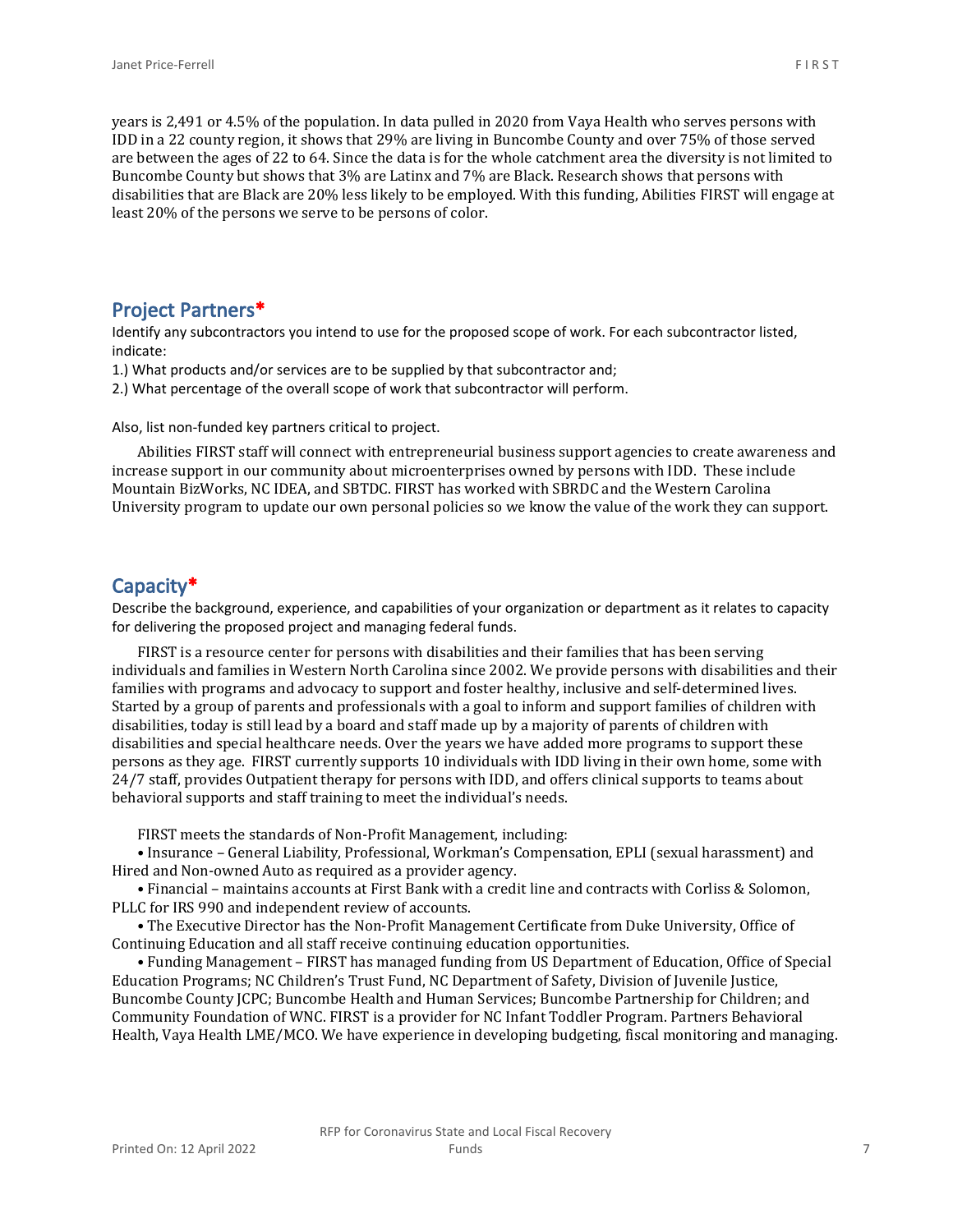#### **Budget\***

Provide a detailed project budget including all proposed project revenues and expenditures, including explanations and methodology. For all revenue sources, list the funder and denote whether funds are confirmed or pending. For project expenses, denote all capital vs. operating costs, and reflect which specific expenses are proposed to be funded with one-time Buncombe County Recovery Funds.

Download a copy of the budget form [HERE](https://buncombecounty.org/common/community-investment/grants/early-childhood-education/Recovery-Funds-budget-template.xlsx). Complete the form, and upload it using the button below.

Abilities FIRST budget.xlsx

### **Special Considerations\***

Provide any other information that might assist the County in its selection.

FIRST's goal in starting Abilities FIRST is to meet the needs of persons with IDD who have not been given the same opportunities to those without intellectual disabilities. Most are living at home with their family, unemployed and maybe going to day programs to occupy their day. At FIRST we know that they can accomplish so much more. Our supported living program, My FIRST Key supports 10 individuals with IDD to live in their "own" some with roommates, some with 24/7 staff but all with tenant rights. They plan their day, cook or help cook their meals, do their laundry, just like others of the same age. A few have jobs bagging groceries or washing dishes at a local restaurant but all want to have a meaningful day.

With the funding of this proposal, FIRST will hire a coach to work with many individuals focusing on starting 10 microenterprises in Buncombe County and grow from our successes to support persons with IDD in the counties of Western North Carolina. These microenterprises can be viable businesses but the support Abilities FIRST will offer to elevate them from a hobby or charity. With the Business Plans, the living Work Plan and Matrix, the person with IDD will be able to carry on their business when new staff is hired, parents age or die and other changes that currently mean an end to their business. Abilities FIRST is the missing piece to creating a microenterprise for a person with IDD. Persons without IDD or cognitive disabilities have access to programs in our community like Mountain BizWorks. But a person with IDD is not able to access them and needs a more wrap around approach which Abilities FIRST will offer.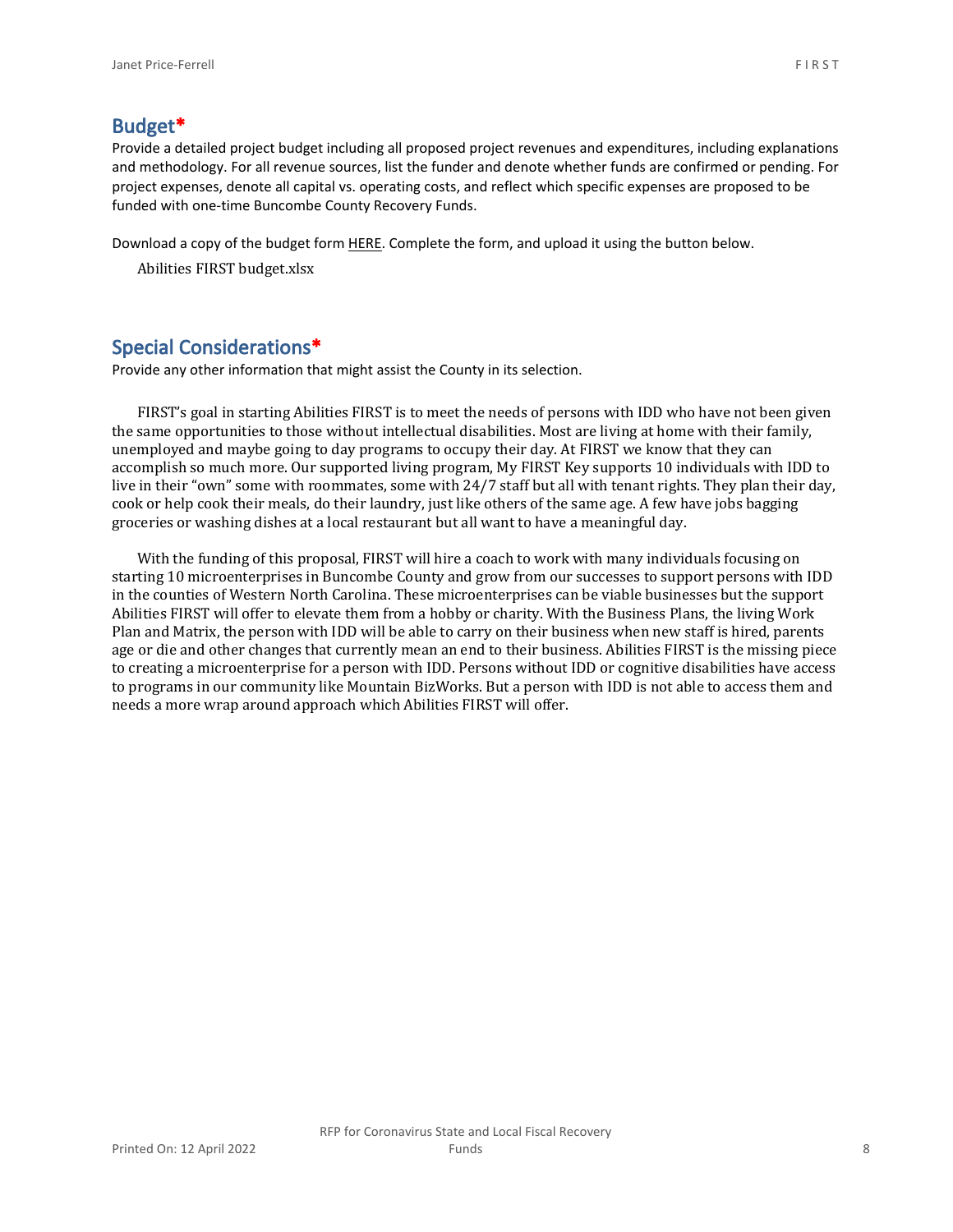# File Attachment Summary

## *Applicant File Uploads*

- updated 501c3 letter Jan 2021.pdf
- Abilities FIRST budget.xlsx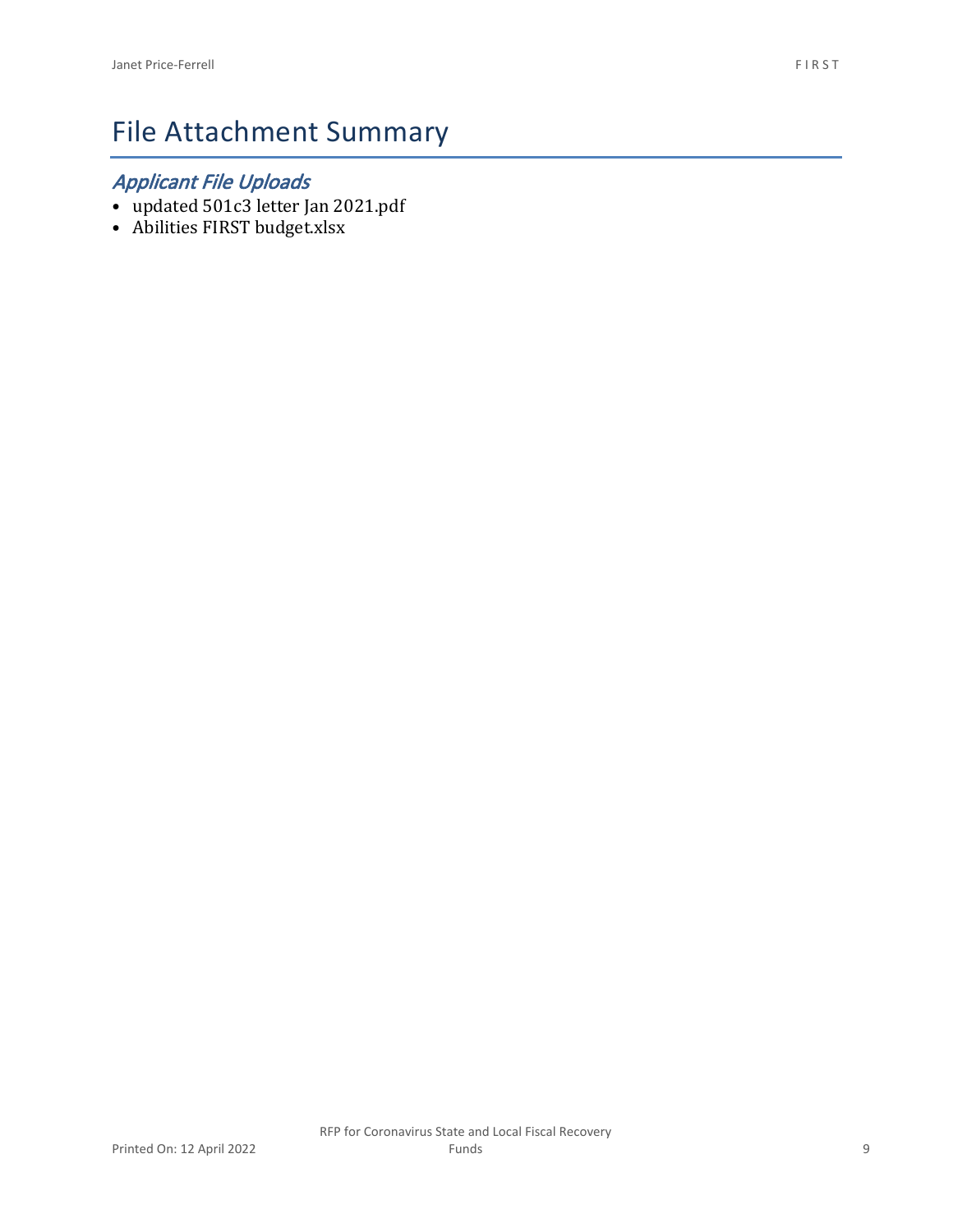**IRS** Department of the Treasury P.O. Box 2508 Cincinnati OH 45201

In reply refer to: 0752822342 Jan. 28, 2021 LTR 4168C  $\Omega$ 56-2278402 000000 00 00019741 **BODC: TE** 

### 鄍

FIRST % SPECIAL NEEDS F I R S T INC **6 ROBERTS RD 105** ASHEVILLE NC 28803-8699

008303

56-2278402 Employer ID number: Form 990 required: Yes

Dear Taxpayer:

We're responding to your request dated Jan. 19, 2021, about your tax-exempt status.

We issued you a determination letter in May 2002, recognizing you as tax-exempt under Internal Revenue Code (IRC) Section 501(c)  $(03)$ .

We also show you're not a private foundation as defined under IRC Section 509(a) because you're described in IRC Sections 509(a)(1) and  $170(b)(1)(A)(v_i)$ .

Donors can deduct contributions they make to you as provided in IRC Section 170. You're also qualified to receive tax deductible bequests, legacies, devises, transfers, or gifts under IRC Sections 2055, 2106, and 2522.

In the heading of this letter, we indicated whether you must file an annual information return. If you're required to file a return, you must file one of the following by the 15th day of the 5th month after the end of your annual accounting period:

- Form 990, Return of Organization Exempt From Income Tax
- Form 990EZ, Short Form Return of Organization Exempt From Income Tax
- Form 990-N, Electronic Notice (e-Postcard) for Tax-Exempt
- Organizations Not Required to File Form 990 or Form 990-EZ
- Form 990-PF, Return of Private Foundation or Section 4947(a)(1) Trust Treated as Private Foundation

According to IRC Section 6033(j), if you don't file a required annual information return or notice for 3 consecutive years, we'll revoke your tax-exempt status on the due date of the 3rd required return or notice.

You can get IRS forms or publications you need from our website at www.irs.gov/forms-pubs or by calling 800-TAX-FORM (800-829-3676).

If you have questions, call 877-829-5500 between 8 a.m. and 5 p.m.,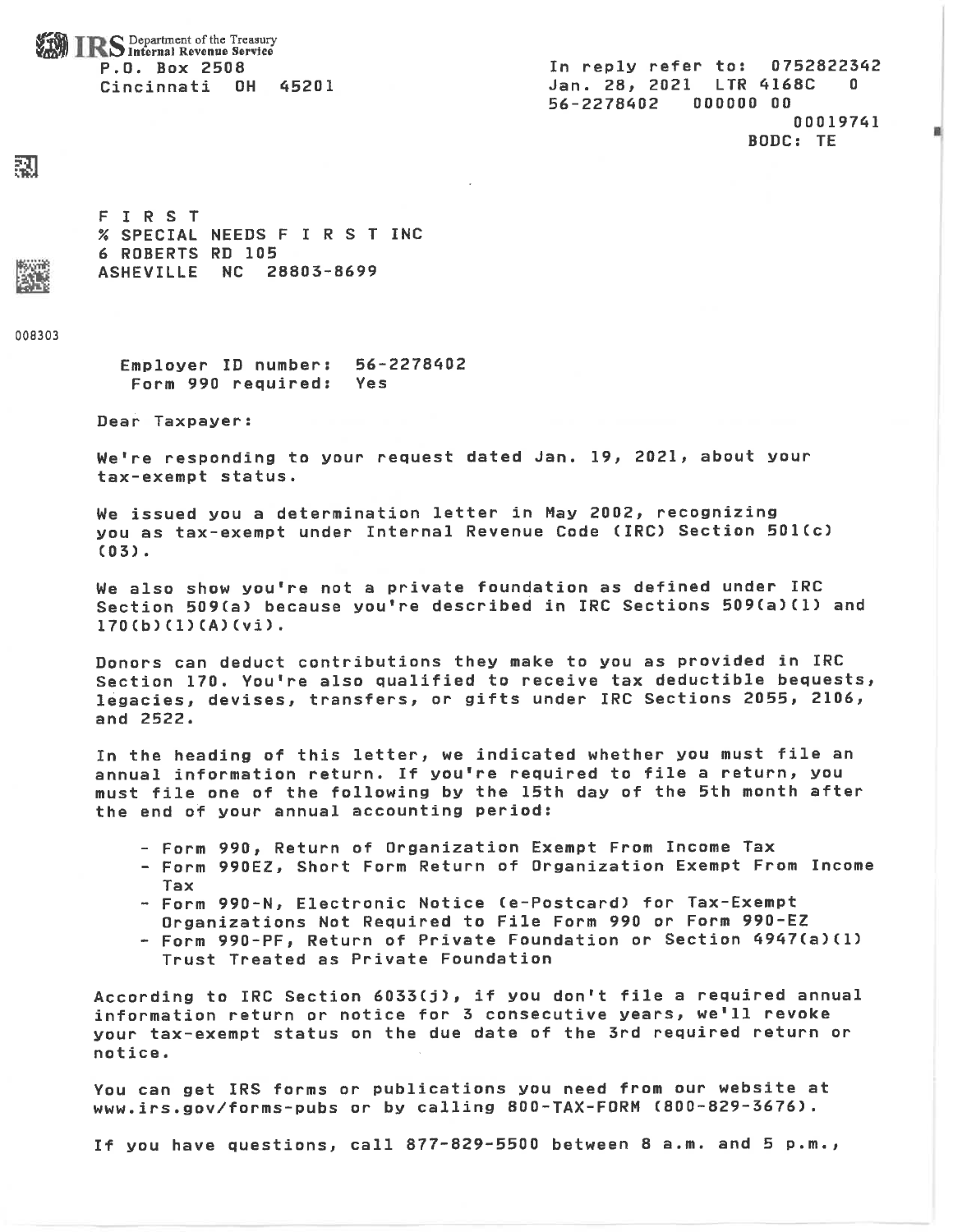0752822342 Jan. 28, 2021 LTR 4168C 0 56-2278402 000000 00 00019742

FIRST % SPECIAL NEEDS F I R S T INC 6 ROBERTS RD 105 ASHEVILLE NC 28803-8699

local time, Monday through Friday (Alaska and Hawaii follow Pacific time).

Thank you for your cooperation.

Sincerely yours,

Tim m for

Teri M. Johnson Operations Manager, AM Ops. 3